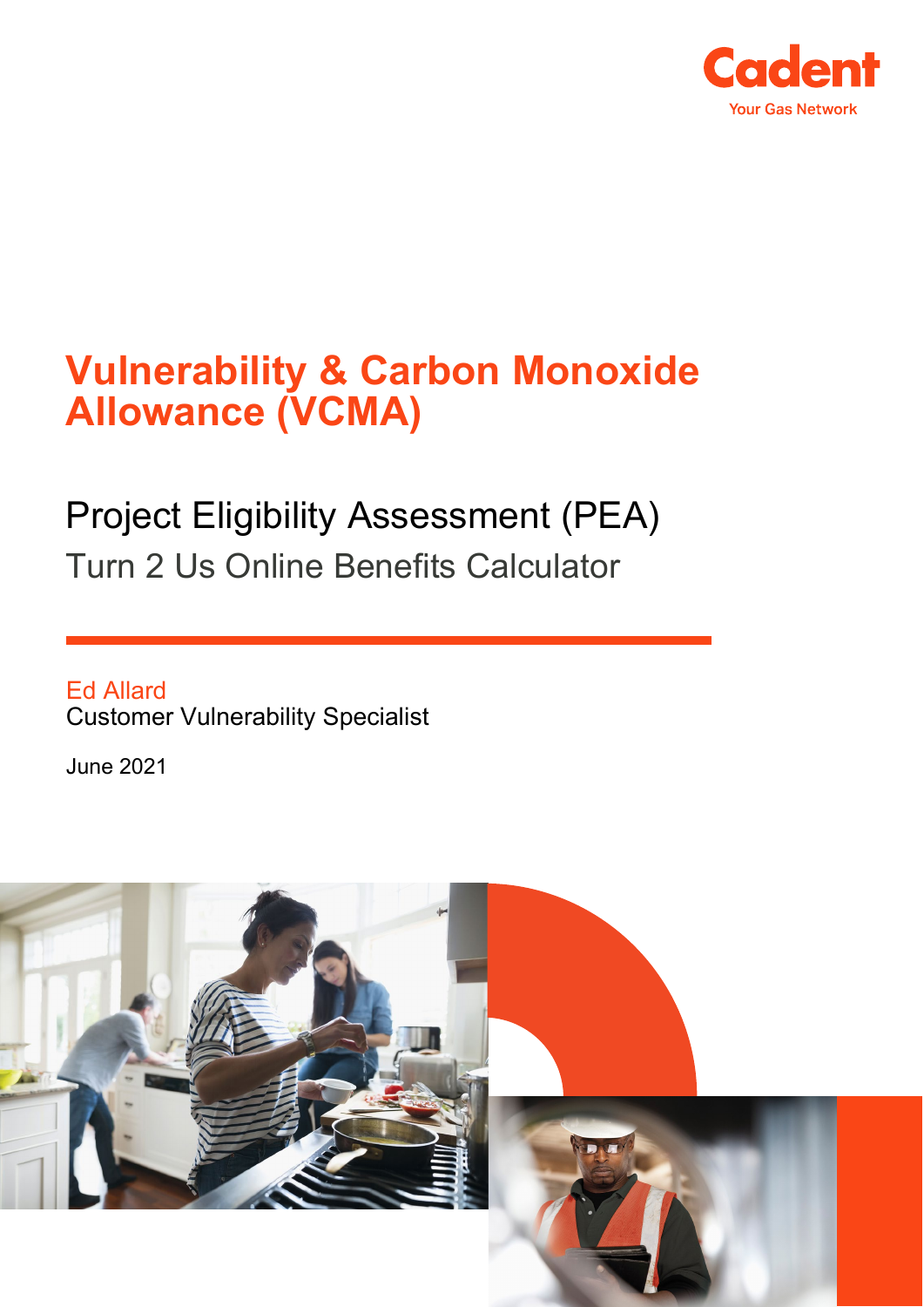

### **Gas Network Vulnerability & Carbon Monoxide Allowance (VCMA) Governance Document - Project Eligibility Criteria**

#### **Section 1 - Eligibility criteria for company specific projects (other than condemned essential gas appliance repair and replacement)** In order to qualify as a VCMA project, a project must: **VCMA Eligibility Criteria Criteria Satisfied (Yes/No) a)** Have a positive, or forecasted positive Social Return on Investment (SROI), including for the gas consumers funding the VCMA project; **Yes b)** Either: **i.** Provide support to consumers in vulnerable situations, and relate to energy safeguarding, or **ii.** Provide awareness on the dangers of CO, or<br>**iii.** Reduce the risk of harm caused by CO. Reduce the risk of harm caused by CO; **Yes c)** Have defined outcomes and the associated actions to achieve these; **Yes d)** Go beyond activities that are funded through other price control mechanism(s) or required through licence obligations; and **Yes e)** Not be delivered through other external funding sources directly accessed by a GDN, including through other government (national, devolved or local) funding. **Yes Section 2 - Eligibility criteria for company specific essential gas appliance servicing, repair and replacement projects** In order to qualify as a VCMA project, unsafe pipework and essential gas appliance servicing, repair or replacement must meet the following criteria: **a)** A GDN has to isolate and condemn unsafe pipework or an essential gas appliance following a supply interruption or as part of its emergency service role; **N/A b)** The household cannot afford to service, repair or replace the unsafe pipework or essential gas appliance; and; **N/A c)** Sufficient funding is not available from other sources (including national, devolved or local government funding) to fund the unsafe pipework or essential gas appliance servicing, repair or replacement. **N/A**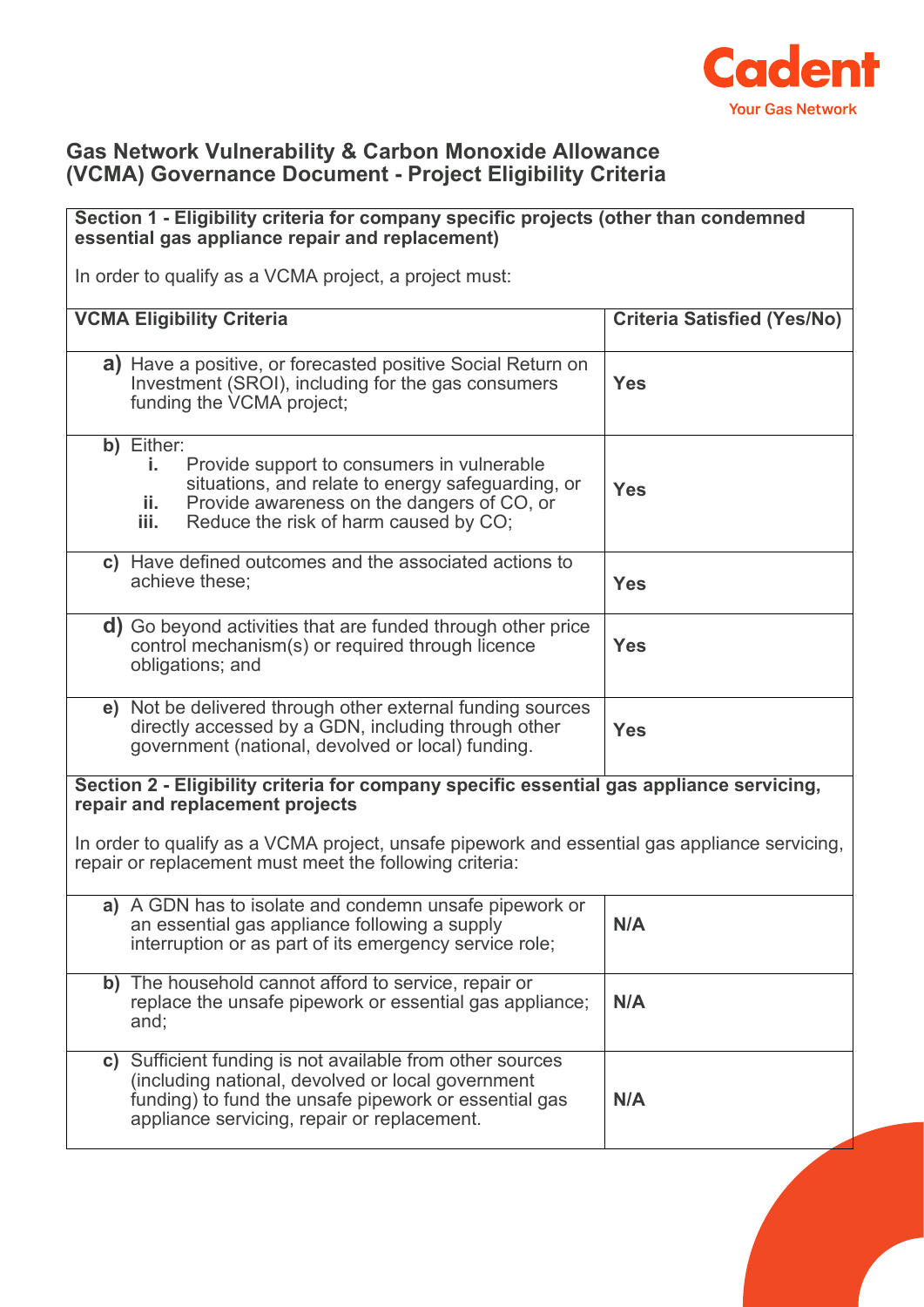

### **Section 3 - Eligibility criteria for collaborative VCMA projects**

In order to qualify as a collaborative VCMA project, a project must:

| a) Meet the above company specific and boiler repair<br>and replace (if applicable) project eligibility criteria; | N/A |
|-------------------------------------------------------------------------------------------------------------------|-----|
| b) Have the potential to benefit consumers on the<br>participating networks; and                                  | N/A |
| Involve two, or more, gas distribution companies.<br>C)                                                           | N/A |

## **Gas Network Vulnerability and Carbon Monoxide Allowance (VCMA) Governance Document - Project Registration Table 2**

| <b>Information Required</b>                                | <b>Description</b>                                                                                                                                                                                                                                                                  |
|------------------------------------------------------------|-------------------------------------------------------------------------------------------------------------------------------------------------------------------------------------------------------------------------------------------------------------------------------------|
| <b>Project Title</b>                                       | Turn 2 Us Online Benefits Calculator                                                                                                                                                                                                                                                |
| <b>Funding GDN(s)</b>                                      | Cadent                                                                                                                                                                                                                                                                              |
| Role of GDN(s)<br>*For Collaborative VCMA Projects<br>only | Not Applicable - Company Specific Project                                                                                                                                                                                                                                           |
| <b>Date of PEA Submission</b>                              | 14.02.2022                                                                                                                                                                                                                                                                          |
| <b>VCMA Project Contact Name,</b><br>email, and Number     | Name: Phil Burrows,<br>Email: phil.m.burrows@cadentgas.com<br>Number: 07773 545451                                                                                                                                                                                                  |
| <b>Total Cost (£k)</b>                                     | £6,000                                                                                                                                                                                                                                                                              |
| <b>Total VCMA Funding Required (£k)</b>                    | £6,000                                                                                                                                                                                                                                                                              |
| Problem(s)                                                 | Fuel Poverty in 2021                                                                                                                                                                                                                                                                |
|                                                            | The effects of fuel poverty have been exasperated<br>by the Covid-19 pandemic, with increases in<br>financial difficulties due to job losses and furlough.<br>The latest national statistics estimate that 13.4% of<br>households, a total of 3.18 million live in fuel<br>poverty. |
|                                                            | Available household income, along with energy<br>prices and property efficiency are the major factors<br>that affect a home's risk of experiencing fuel<br>poverty.                                                                                                                 |
|                                                            | Cadent works on the basis that increasing a home's<br>income may allow them to use their heating more<br>frequently, heating their home to a healthy<br>temperature.                                                                                                                |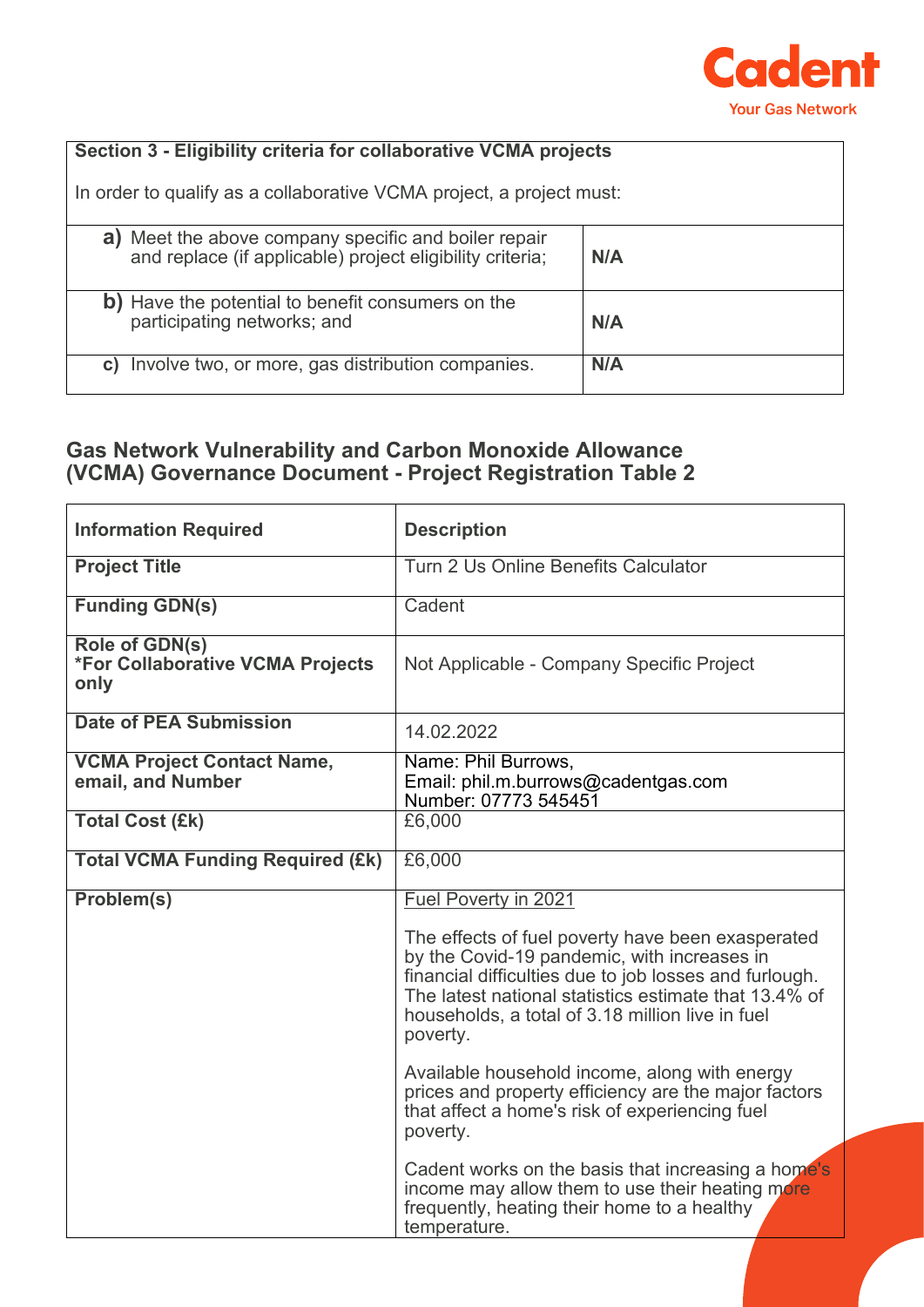

|                             | <b>Unclaimed benefits</b>                                                                                                                                                                                                                                                                                                                                                                                                      |
|-----------------------------|--------------------------------------------------------------------------------------------------------------------------------------------------------------------------------------------------------------------------------------------------------------------------------------------------------------------------------------------------------------------------------------------------------------------------------|
|                             | The Department of Work & Pensions (DWP)<br>manages the range of financial support available<br>through the UK benefits system. This includes the<br>granting of benefits applications and advertising the<br>support on offer to millions of households across the<br>country. However, a large number of customers are<br>not aware of, or do not have the means to claim the<br>financial support that they are entitled to. |
|                             | <sup>1</sup> 2017/2018 statistics from the Department of Work<br>& Pensions reports that nearly £16 billion of benefits<br>go unclaimed in the UK each year. The statistics<br>also break down the number of eligible households<br>that make up the total £16 billion. These include:                                                                                                                                         |
|                             | • 670,000 families not claiming child tax<br>credits, amounting to a total value of<br>£2,490,000,000.                                                                                                                                                                                                                                                                                                                         |
|                             | 1,060,000 households not claiming pension<br>$\bullet$<br>credits, equating to a total value of<br>£2,160,000,000.                                                                                                                                                                                                                                                                                                             |
|                             | 950,000 households not claiming working tax<br>credits, amounting to a total value of<br>£2,540,000,000.                                                                                                                                                                                                                                                                                                                       |
|                             | The DWP point to a variety of reasons for this vast<br>unclaimed amount, but primarily attribute the issue<br>to many families not knowing what support they are<br>entitled to. Other issues include varying rules and<br>the complex different types of benefits available.<br>This can often confuse and alienate those who need<br>them.                                                                                   |
|                             | Finally, the time and effort required to fill in<br>applications can lead to household feeling<br>apprehensive or reluctant to make a benefit<br>application.                                                                                                                                                                                                                                                                  |
| <b>Scope and Objectives</b> | Project scope                                                                                                                                                                                                                                                                                                                                                                                                                  |
|                             | The project aims to provide an accessible method<br>for households living in Cadent's network to access<br>income maximisation support.                                                                                                                                                                                                                                                                                        |
|                             | Cadent will work with national financial hardship<br>charity Turn 2 Us, embedding the Turn 2 Us online<br>benefit calculator into Cadent's website. We believe                                                                                                                                                                                                                                                                 |
|                             | that this method will be most effective, as it will<br>utilise the trust and relationships that Cadent forms                                                                                                                                                                                                                                                                                                                   |

<span id="page-3-0"></span><sup>1</sup> https://www.entitledto.co.uk/blog/2020/february/16-billion-remains-unclaimed-in-meanstested-benefits-each-year/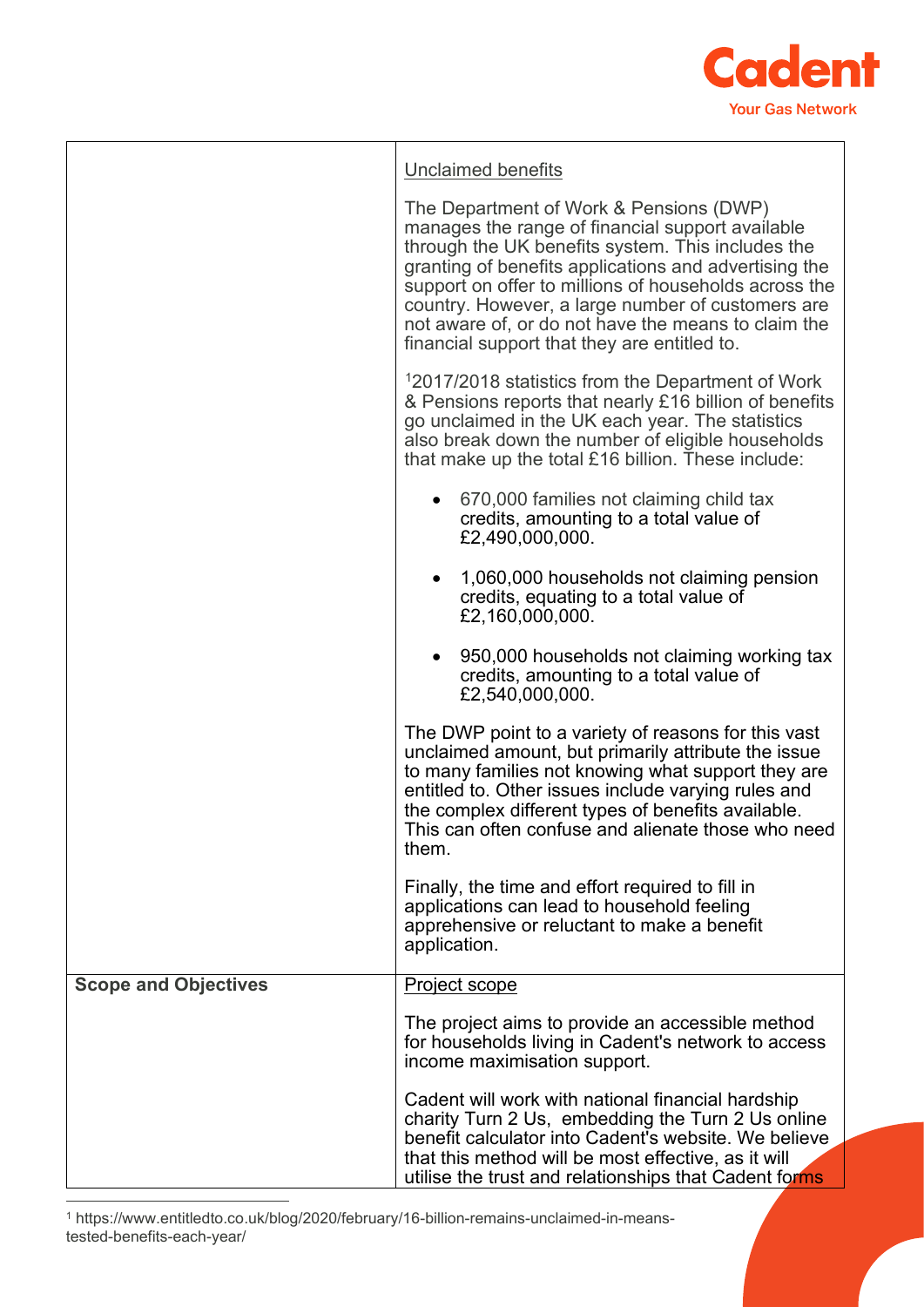

| with customers as part of its wider VCMA activities.<br>For example, Cadent will engage customers on a<br>variety of projects who stand to benefit from the<br>Turn 2 Us online Benefits Calculator (e.g. Centre<br>For Warmth, Warm Hubs etc.).                                                                                                                                            |
|---------------------------------------------------------------------------------------------------------------------------------------------------------------------------------------------------------------------------------------------------------------------------------------------------------------------------------------------------------------------------------------------|
| The broader support that Cadent offers through<br>those projects will build a relationship with<br>customers, meaning they are more likely to trust a<br>service hosted on Cadent's website.                                                                                                                                                                                                |
| We believe that this approach will be far more<br>effective versus the contrast of Cadent signposting<br>to a 3rd party that customers have no prior<br>relationship with.                                                                                                                                                                                                                  |
| Additionally, our collaboration with Turn 2 Us<br>highlighted that people are generally unaware of<br>them and the support they offer.                                                                                                                                                                                                                                                      |
| Subsequently, the decision was made to actively<br>promote Turn 2 Us through Cadent's website, which<br>is visited by 100's of customers each day, many of<br>whom are living in fuel poverty.                                                                                                                                                                                              |
| Our customer research also told us that generally<br>customers trust us and our brand (e.g. from the<br>Green Print for Gas research and that undertook to<br>support our response to COVID). Joining the two up<br>created an ideal opportunity for us to host the tool to<br>gain a far wider impact.                                                                                     |
| This will enable households that do not have local<br>support to access a means of expert financial<br>advice. Use of the online benefits calculator will<br>allow customers to understand their eligibility for<br>DWP benefits, as well as offering a process for<br>making a claim.                                                                                                      |
| Cadent will also create supporting literature and<br>links into the Turn 2 Us Benefits Calculator from<br>wider VCMA projects. This will create a coherent<br>approach to tackling financial hardship across all<br>VCMA projects.                                                                                                                                                          |
| The calculator has been designed with a customer<br>focus and is inviting and easy to use. The average<br>use is 10 minutes and allows the customer to avoid<br>unwanted stress and time in independently<br>navigating the UK benefits system. This means that<br>customers will be encouraged to try the calculator,<br>due to its low time investment, and easy to interpret<br>results. |
| Project objectives                                                                                                                                                                                                                                                                                                                                                                          |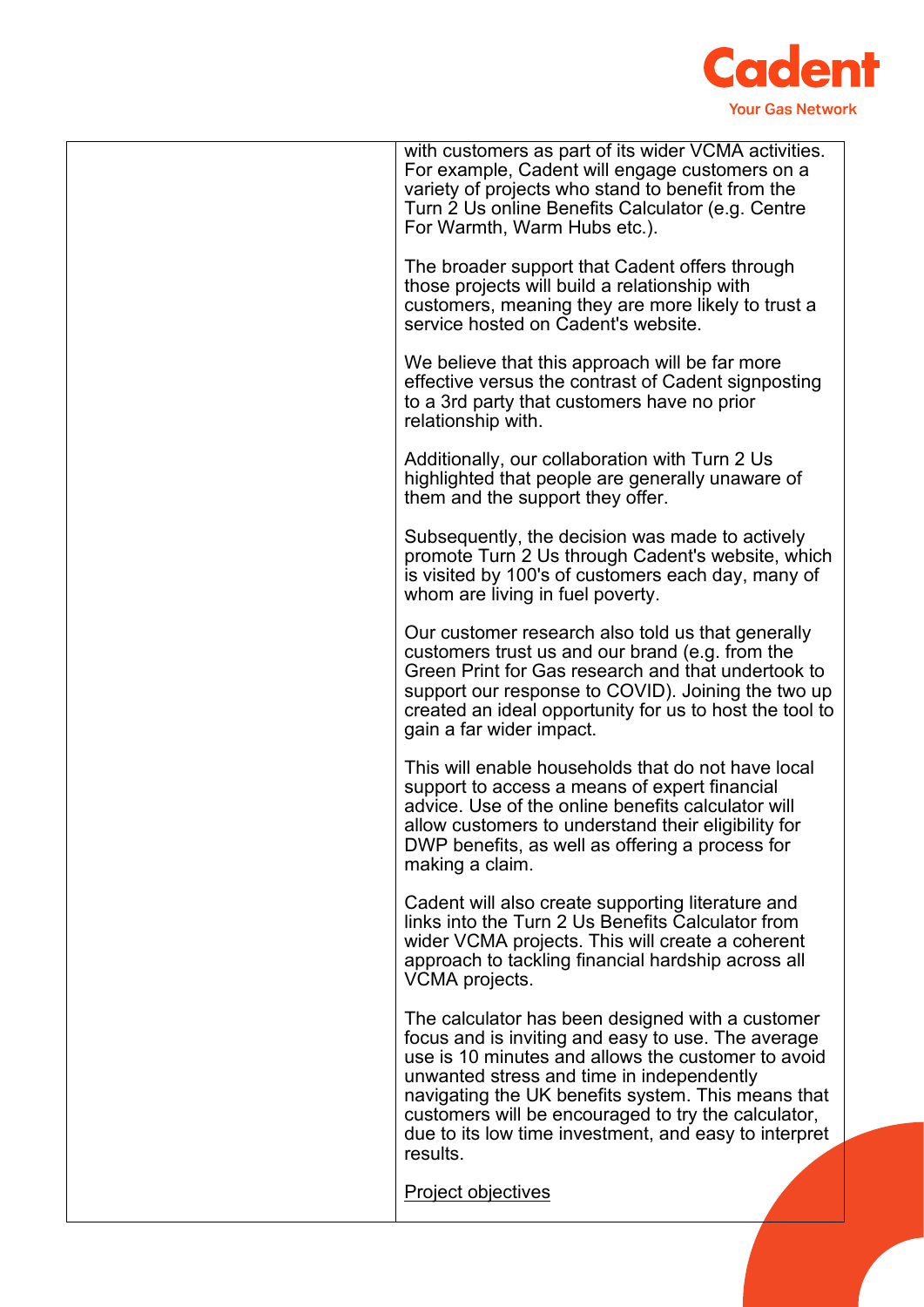

|                                                                   | The project has several objectives. Cadent will<br>evaluate the success of the project against the<br>achievement of these objectives.                                                                  |
|-------------------------------------------------------------------|---------------------------------------------------------------------------------------------------------------------------------------------------------------------------------------------------------|
|                                                                   | Statistics from project partner Turn 2 Us<br>report that 9.3% of benefits calculator uses<br>translate to a successful claim. The average<br>successful claim amounts to £4,918 in<br>realised income.  |
|                                                                   | This online service is a first for Cadent and<br>as such, we forecast that interest and uses<br>of the online benefits calculator will take time<br>to grow.                                            |
|                                                                   | As a result, we have forecasted that 100<br>customers will use the benefits calculator<br>within the first iteration of this project.                                                                   |
|                                                                   | Using Turn 2 Us's statistics based on historic<br>use of the online benefits calculator, this will<br>translate to 10 successful claims in the first<br>phase of the project.                           |
|                                                                   | The project also has the secondary objective<br>of increasing awareness on the support on<br>offer to customers experiencing financial<br>hardship through Turn 2 Us.                                   |
| <b>Why the Project is Being Funded</b><br><b>Through the VCMA</b> | We believe that this project meets the required<br>company specific VCMA project eligibility criteria.                                                                                                  |
|                                                                   | a. Has a positive, or forecasted positive<br>SROI, including for the gas consumers<br>funding the VCMA project:                                                                                         |
|                                                                   | We believe this project has the deliverables<br>necessary to create a positive social return<br>on investment - see the below section for<br>more details.                                              |
|                                                                   | b. Either:                                                                                                                                                                                              |
|                                                                   | a. Provide support to consumers in<br>vulnerable situations, and relate to<br>energy safeguarding, or<br>b. Provide awareness on the dangers<br>of CO. or<br>c. Reduce the risk of harm caused by<br>CO |
|                                                                   | This project will provide support to<br>consumers in vulnerable situations and relate<br>to energy safeguarding. Project customers<br>will access financial advice and realise                          |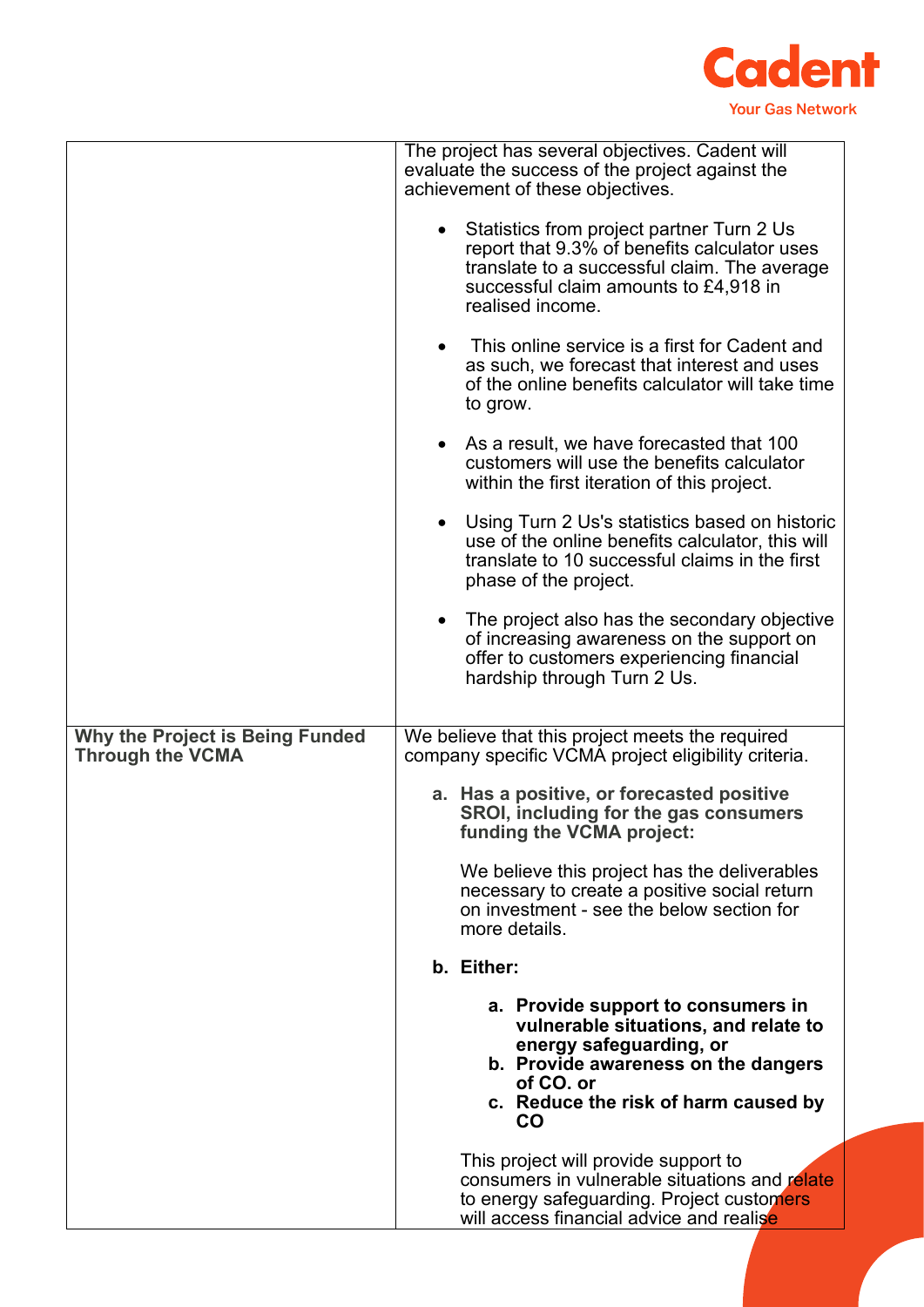

|                                                           | additional household income, both of which<br>may result in a customer being able to<br>adequately heat their home.<br>c. Have defined outcomes and the<br>associated actions to achieve these:<br>This project has clearly defined actions and<br>associated outcomes, the meeting of which<br>will quantify success. Further information on<br>the project's outcomes and associated<br>actions can be found in the relevant section<br>below. |
|-----------------------------------------------------------|--------------------------------------------------------------------------------------------------------------------------------------------------------------------------------------------------------------------------------------------------------------------------------------------------------------------------------------------------------------------------------------------------------------------------------------------------|
|                                                           | d. Go beyond activities that are funded<br>through other price control mechanism(s)<br>or required through licence obligations;                                                                                                                                                                                                                                                                                                                  |
|                                                           | The addition of an online benefits calculator<br>to Cadent's website will be a GDN-first and<br>will create a new innovative method of<br>providing essential support to gas<br>consumers.                                                                                                                                                                                                                                                       |
|                                                           | e. Not be delivered through other external<br>funding sources directly accessed by a<br>GDN, including through other government<br>(national, devolved, or local) funding.                                                                                                                                                                                                                                                                       |
|                                                           | This project will solely be delivered by<br>Cadent's VCMA funding.                                                                                                                                                                                                                                                                                                                                                                               |
| <b>Evidence of Stakeholder/Customer</b><br><b>Support</b> | Cadent's <sup>2</sup> independent customer engagement<br>group report for its RIIO-GD2 business plans<br>contains feedback on a variety of proposals,<br>including Cadent's ambitions for tackling fuel<br>poverty.                                                                                                                                                                                                                              |
|                                                           | The report supported Cadent's holistic approach to<br>tackling fuel poverty, whereby a household is<br>supported with a combination of services/advice.                                                                                                                                                                                                                                                                                          |
|                                                           | The CEG recognised the need for a holistic<br>approach that supports a household with its fuel<br>prices (FPNES), energy efficiency (advice/repair<br>and replacement) and household income (income<br>maximisation).                                                                                                                                                                                                                            |
|                                                           | The addition of the Turn 2 Us benefits calculator will<br>allow Cadent to expand its holistic approach to<br>tackling fuel poverty by adding income maximisation<br>services.                                                                                                                                                                                                                                                                    |
|                                                           |                                                                                                                                                                                                                                                                                                                                                                                                                                                  |

<span id="page-6-0"></span><sup>2</sup> https://cadentgas.com/nggdwsdev/media/Downloads/business-plan/Cadent-CEG-reportwith-appendices.pdf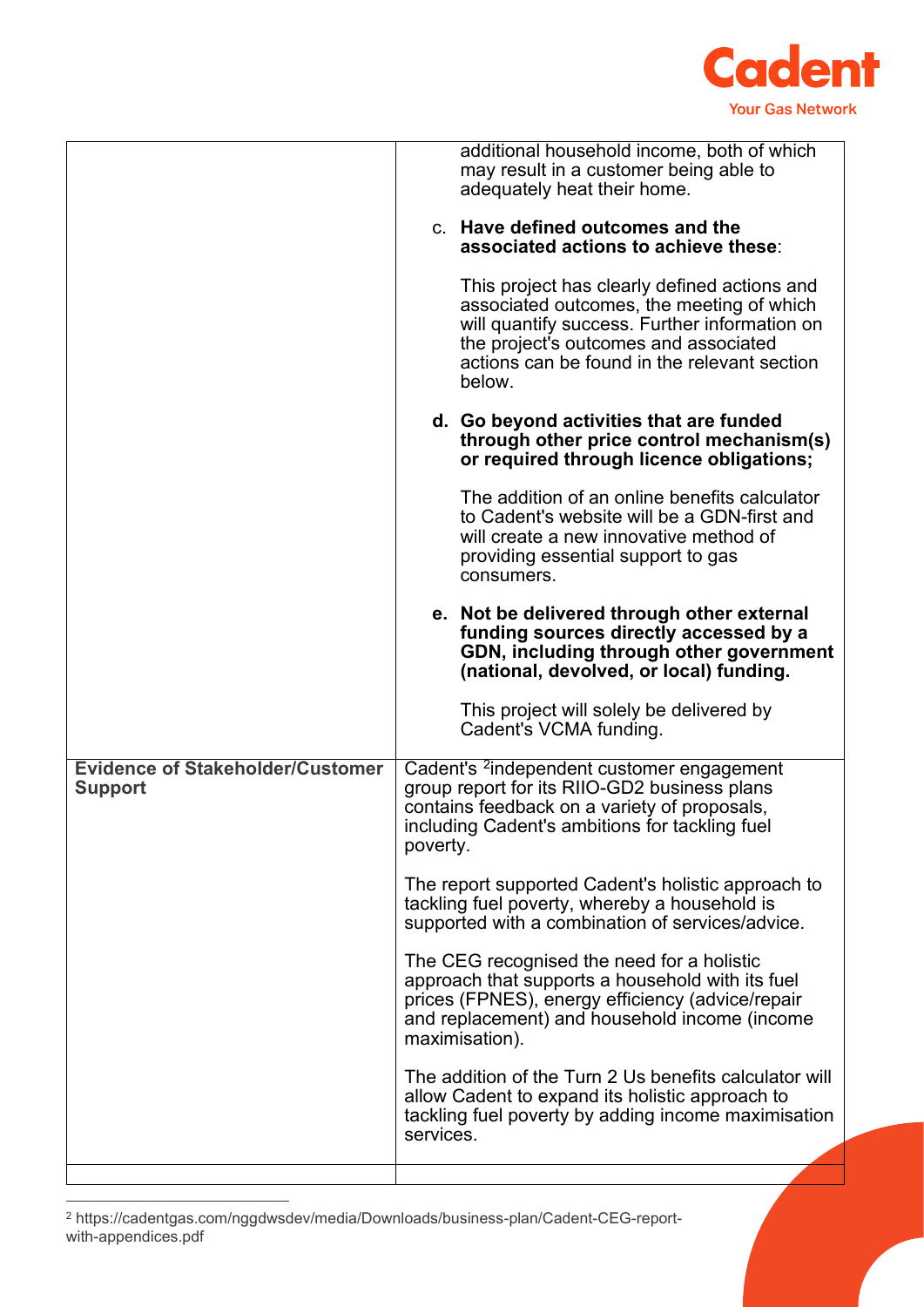

| <b>Information Required</b>                                  | <b>Description</b>                                                                                                                                                                                                                                                                                                            |  |
|--------------------------------------------------------------|-------------------------------------------------------------------------------------------------------------------------------------------------------------------------------------------------------------------------------------------------------------------------------------------------------------------------------|--|
| <b>Outcomes, Associated Actions and</b>                      | Project outcomes                                                                                                                                                                                                                                                                                                              |  |
| <b>Success Criteria</b>                                      | The project aims to provide customers with income<br>maximisation advice to achieve the following<br>outcomes:                                                                                                                                                                                                                |  |
|                                                              | An increased awareness amongst Cadent's<br>$\bullet$<br>customers of the financial support that<br>households are entitled to.                                                                                                                                                                                                |  |
|                                                              | • Customers utilise the Turn 2 Us online<br>benefits calculator to assess their eligibility<br>for benefits. This will translate into realised<br>income for a percentage of households.                                                                                                                                      |  |
|                                                              | <b>Associated Actions</b>                                                                                                                                                                                                                                                                                                     |  |
|                                                              | • Cadent will embed the Turn 2 Us online<br>benefits calculator into its website to provide<br>an accessible and efficient means for<br>customers to receive financial support.                                                                                                                                               |  |
|                                                              | <b>Success criteria</b>                                                                                                                                                                                                                                                                                                       |  |
|                                                              | The success of the project will be evaluated against<br>the meeting of the project's objectives. These<br>objectives include:                                                                                                                                                                                                 |  |
|                                                              | 1. 100 customers will use the benefits calculator<br>within the first iteration of this project.                                                                                                                                                                                                                              |  |
|                                                              | 2. Based on Turn 2 Us's statistics, 10<br>successful claims will be made in the first<br>phase of the project.                                                                                                                                                                                                                |  |
|                                                              | 3. Awareness will increase on the support on<br>offer to customers experiencing financial<br>hardship via Turn 2 Us.                                                                                                                                                                                                          |  |
| <b>Project Partners and Third Parties</b><br><b>Involved</b> | National financial hardship charity Turn 2 Us                                                                                                                                                                                                                                                                                 |  |
| <b>Potential for New Learning</b>                            | The project will create opportunity for Cadent to<br>gain insight into the effectiveness of alternative<br>income maximisation methods and the use of online<br>tools made available to the public. This can help<br>guide future projects, ensuring they are successful<br>in achieving the intended outcomes and customers. |  |
|                                                              | The project will also offer insight around the<br>effectiveness of a self-serve model versus partner<br>lead support. The Turn 2 Us online benefits<br>calculator is navigated by the customer. This has<br>the benefit of accessibility, as a customer can use                                                               |  |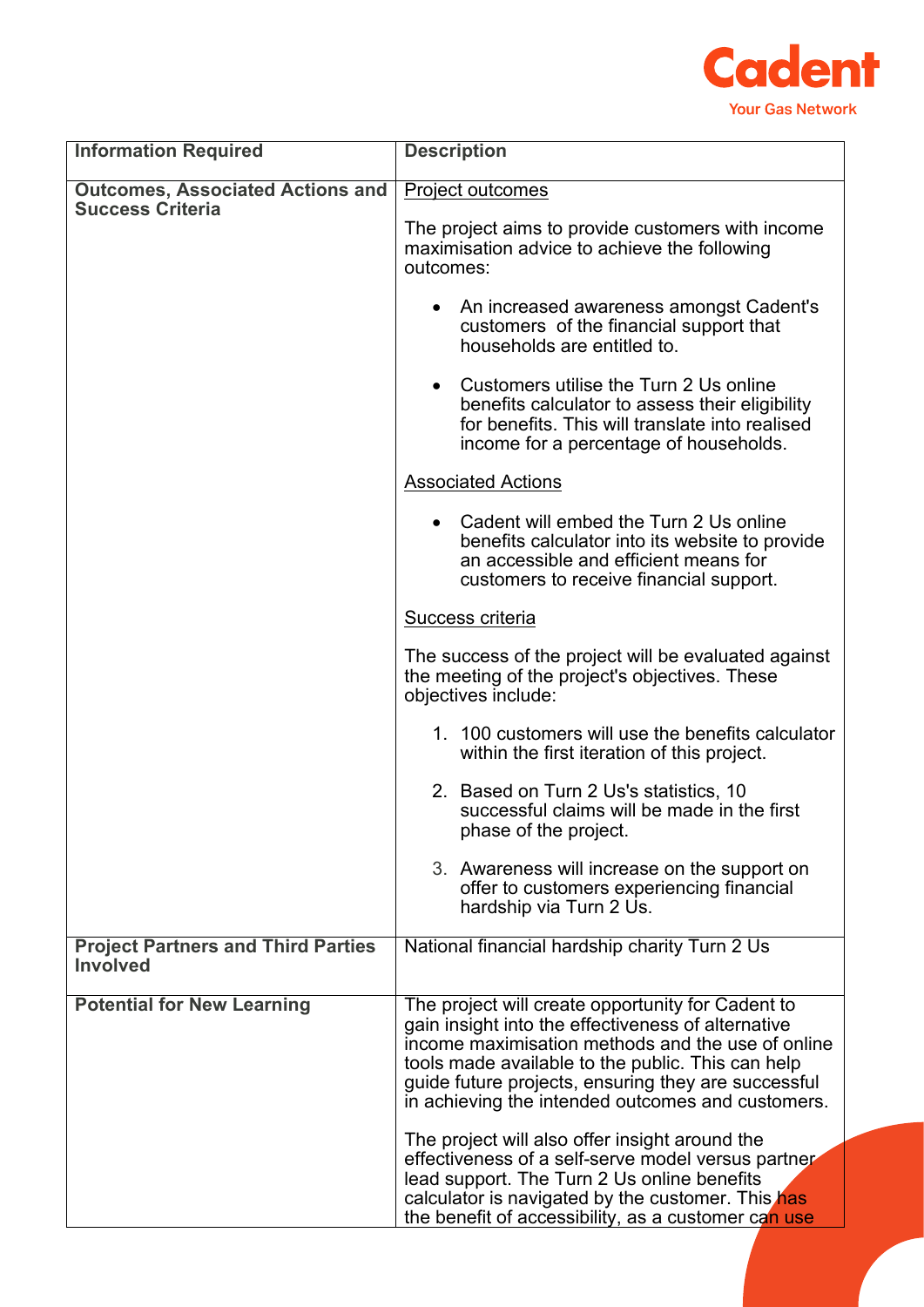

|                                                                            | the service without having to rely on local agencies<br>etc.                                                                                                                                       |
|----------------------------------------------------------------------------|----------------------------------------------------------------------------------------------------------------------------------------------------------------------------------------------------|
|                                                                            | However, some customers may still not have the<br>confidence to use the service and may benefit from<br>a guided approach.                                                                         |
| <b>Scale of VCMA Project and SROI</b><br><b>Calculations</b>               | Scale of VCMA project                                                                                                                                                                              |
|                                                                            | The project's first phase will run for an initial 12-<br>months between 30/06/2021 - 30/06/2022. The<br>project will then be evaluated and renewed,<br>providing that the success criteria is met. |
|                                                                            | We forecast that an initial 100 customers will use<br>the online benefits calculator, with 10 households<br>successfully claiming benefits.                                                        |
|                                                                            | Social return on investment calculations                                                                                                                                                           |
|                                                                            | Forecasted social return on investment =<br>$\bullet$<br>£43,180.30                                                                                                                                |
|                                                                            | Investment = $£6000$                                                                                                                                                                               |
|                                                                            | Forecasted gross present value = £49,180.30<br>$\bullet$                                                                                                                                           |
|                                                                            | Information from the partner Turn 2 Us is used to<br>calculate potential social return on investment.                                                                                              |
|                                                                            | 9.3% of all those who used the calculator<br>successfully made a claim, with the average claim<br>being £4918.03.                                                                                  |
|                                                                            | Based on the project's forecasted reach, we expect<br>10 customers to be successful in realising additional<br>income.                                                                             |
| <b>VCMA Project Start and End Date</b>                                     | Project start date = $30/06/2021$<br>Project end date = $30/06/2022$                                                                                                                               |
| <b>Geographical Area</b>                                                   | The project focuses on the embedding of an online<br>benefits calculator into Cadent's website. This<br>means that the calculator is accessible throughout<br>all 4 Cadent networks.               |
| <b>Remaining Amount in the</b><br><b>Allowance at Time of Registration</b> | To be confirmed following Director of Sustainability<br>and Social Purpose sign-off.                                                                                                               |